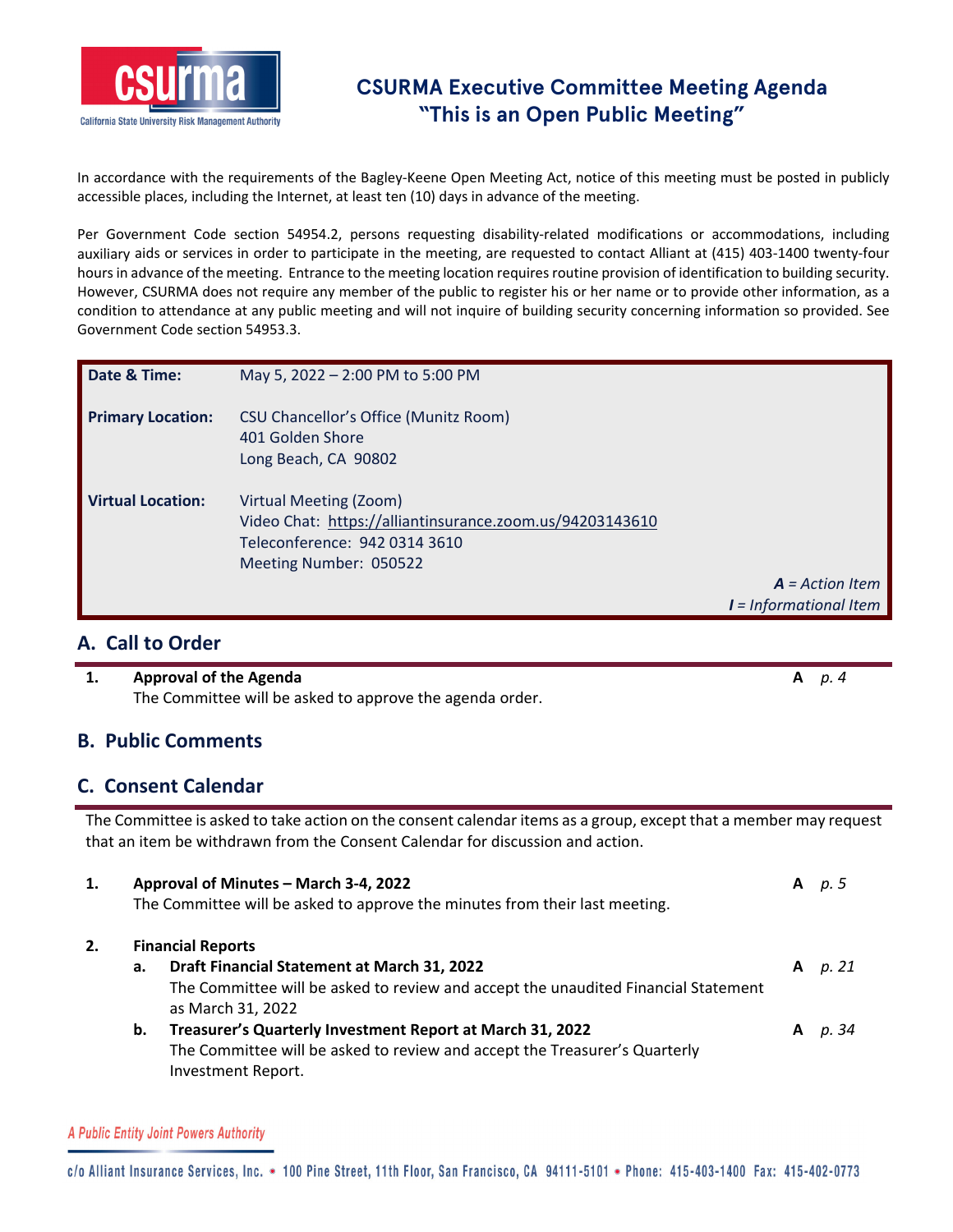

# **CSURMA Executive Committee Meeting Agenda "This is an Open Public Meeting"**

## **D. General Administration**

| 1. | FY 2022/23 Long Range Action Plan                                                                                                                                                                                    |              | A $p.36$   |  |
|----|----------------------------------------------------------------------------------------------------------------------------------------------------------------------------------------------------------------------|--------------|------------|--|
|    | The Committee will be asked to review and approve the FY 22/23 Long Range Action Plan.                                                                                                                               |              |            |  |
| 2. | <b>Excess Insurance Renewals and Underwriter Meetings Report</b>                                                                                                                                                     | Ι.           | p. 39      |  |
|    | The Committee will receive a report on the renewals of the excess insurance policies.<br>Renewal of the insurance programs is delegated to the Treasurer and Secretary-Auditor<br>under Policy and Procedure No. 15. |              |            |  |
| 3. | <b>PRISM Workers' Compensation Renewal</b>                                                                                                                                                                           |              | A $p.45$   |  |
|    | The Committee will discuss and will be asked to take action to set the primary workers'<br>compensation rates for PRISM for FY 22/23.                                                                                |              |            |  |
| 4. | PRISM's Excess Workers' Compensation COVID-19 Claims                                                                                                                                                                 | $\mathbf{I}$ | p. 47      |  |
|    | The Committee will hear a report regarding the change to PRISM's COVID-19 workers'<br>compensation claims handling.                                                                                                  |              |            |  |
| 5. | Witt O'Brien's Consulting Services Two-Year Contract Extension                                                                                                                                                       |              | $A$ $p.48$ |  |
|    | ** 2:30 PM - TIME CERTAIN **<br>The Committee will be asked to delegate authority to the Secretary-Auditor to extend the                                                                                             |              |            |  |
|    | contract for an additional two-year term.                                                                                                                                                                            |              |            |  |
| 6. | <b>Systemwide Emergency Management Training and Exercises</b>                                                                                                                                                        |              | A p. 49    |  |
|    | ** 2:30 PM - TIME CERTAIN **<br>The Committee will be asked to approve funding for the proposed training and exercises.                                                                                              |              |            |  |
|    |                                                                                                                                                                                                                      |              |            |  |
|    | <b>E. Standing Committee Reports</b>                                                                                                                                                                                 |              |            |  |
| 1. | <b>AIME Program Update</b>                                                                                                                                                                                           | L            | p. 52      |  |
|    | The Committee will receive a verbal report of the AIME programs                                                                                                                                                      |              |            |  |
| 2. | <b>AORMA Programs Update</b>                                                                                                                                                                                         | L            | p. 53      |  |
|    | $\blacksquare$                                                                                                                                                                                                       |              |            |  |

The Committee will receive a verbal report on the AORMA programs

## **F. Closed Session**

**Pursuant to Cal. Gov. Code Sec. 11126(e)(1) & 11126(f)(1) –** Action may be taken per Government Code Section 11126(e)(1) & 11126(f)(1). The matters below may be discussed. The Committee may take action or provide direction to Staff regarding the matters.

A

- **1. DiBella (Class Action) v. CSU**
- **2. CSU v. SELF**
- **3. Sargent v. CSU**
- **4. Shepler v. CSU**

A Public Entity Joint Powers Authority